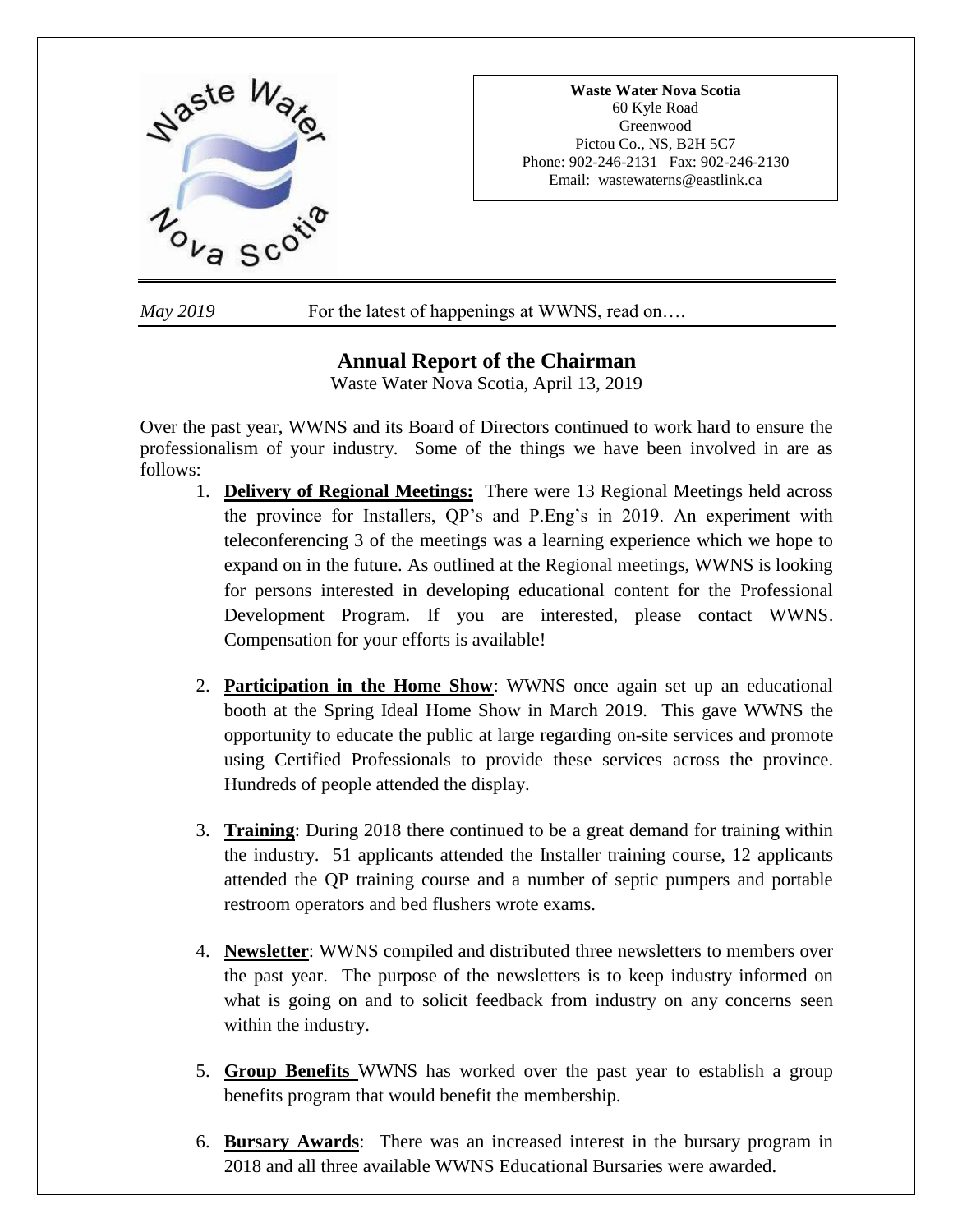- 7. **Septic Pumping Expo**: The septic pumping expo was again held and continues to grow, gaining interest from Nova Scotia and neighboring provinces. It provides another forum for discussion and learning. We are always looking for new ideas to provide better and broader information, so if anyone has suggestions please advance them to WWNS. Suggestions are greatly welcomed!
- 8. **WWNS Board of Directors and Executive Director**: Over the past year your Board of Director's and your Executive Director continued to work in your best interest and have provided me with the support to carry out my job as Chair of WWNS. To all of them a hardy Thank-you. We continue to strive for the betterment of the industry and protection of the public and environment but it takes a great effort by all. Involvement of the membership is imperative to continue to move forward with positive changes. Your suggestions and ideas are all welcomed so please get involved.

Eric Morse, NSLS, P.Eng. Chair, WWNS

## **SEPTIC PUMPING EXPO**

WWNS held its annual Septic Pumping Expo at the Best Western Glengarry on Friday, April 12. Septic Pumpers, Portable Restroom Operators and other industry members from across Nova Scotia heard presentations on vehicle compliance pre-trip inspections, group insurance and succession planning for businesses. Jake Groen and Paul Naida ended the day with a presentation from PSAI on Health safety and professional excellence.

Following his presentation, Jake Groen (pictured here with Allan Baird) was awarded with the ARB award



## **DANGEROUS GOODS PLACARDS AND SEPTIC TRUCKS**

During the presentation from vehicle compliance, the question of placarding trucks hauling sewage was raised. **Phil Barron**, Director of NS Vehicle Transportation Inspection, confirmed that human waste is not regulated by any dangerous goods regulations and therefor septic trucks hauling human waste **do not** require placards for dangerous goods purposes.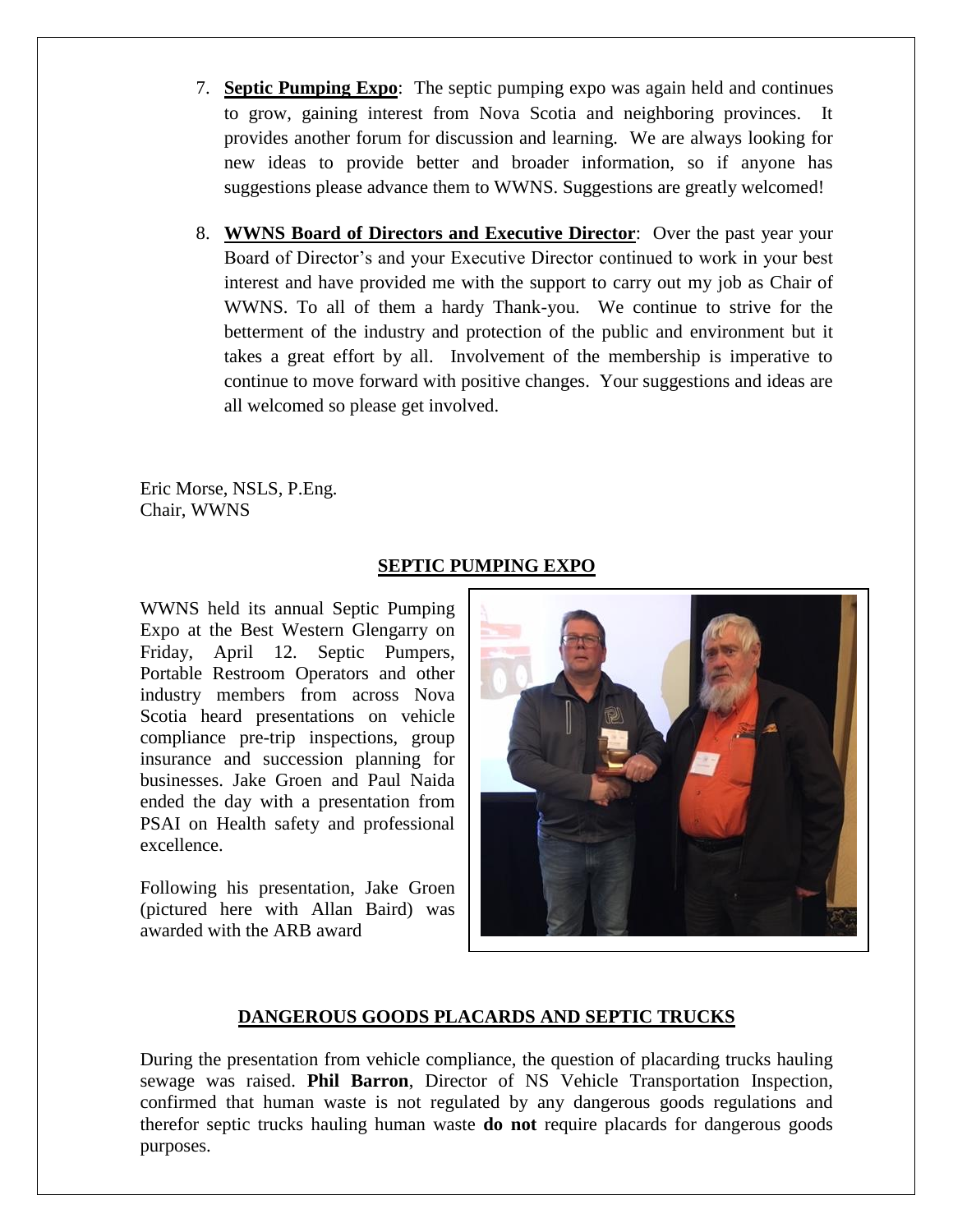### **2019 ANNUAL GENERAL MEETING**

Waste Water Nova Scotia closed out the year with its Annual General Meeting, held in Truro on April 13.

Presentations included introductions to ELGEN and Advanced Enviro-Septic ATU's, taxes for self-employed and small businesses and a discussion on marijuana in the work place.

Thank you to all the **Exhibitors** who participated in the trade show portion of our Expo & AGM this year. We were happy to welcome a number of new Exhibitors as well as those returning Exhibitors who continue to support WWNS and its membership. We look forward to seeing you again next year.

Congratulations as well to the winners of the many door prizes which were donated by the Exhibitors and WWNS.

If you have any suggestions for speakers or topics for either of these events in the future or would like to be part of a planning committee, please contact the office of WWNS or your area representative.

## **BOARD OF DIRECTORS**

Three Board seats were offered for election at the AGM including Director for the Lunenburg / Queens area **Lester Berrigan**. After many years of service, Lester stepped down and **Arthur Backman** was elected as the new representative for area. WWNS would like to welcome **Arthur** to the Board and thank **Lester** for his many years of service volunteering and adding his expertise to the Board.

## **FRIEND OF THE INDUSTRY AWARDS**



**Tom Curry receiving Friend of the Industry award from Eric Morse, WWNS Board Chair**

Each year, WWNS looks to recognize someone for their contribution towards the betterment of the on-site sewage industry in Nova Scotia.

This year WWNS was pleased to present the Friend of the Industry award to **Tom Curry,** recognizing his effort and dedication to the on-site sewage program.

Tom has served on the Board of Directors for WWNS for over 20 years, contributing countless volunteer hours to WWNS and the industry.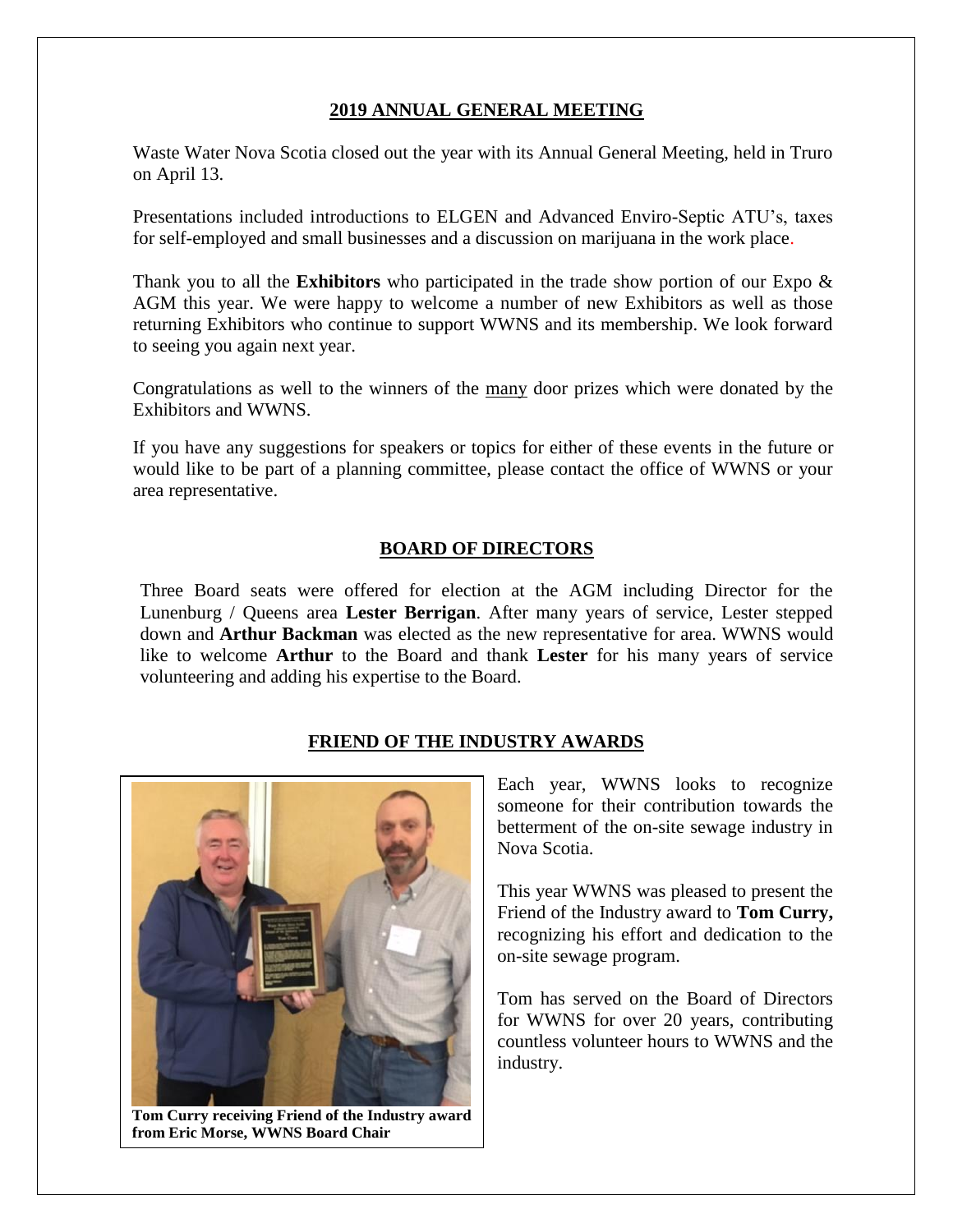## **ROE-D-HOE COMPETITION**

Once again Central Equipment of Truro provided an opportunity for people to show off their operator skills. A number of people put the Kubota mini excavator through a series of skill testing maneuvers. Congrats to Barry Parker for having the fastest time!



April 13<sup>th</sup> 2019, Wastewater Show: Excavator Skills Test Results

| Name                    | TEL#         | <b>Skills Test Time</b> |                        |
|-------------------------|--------------|-------------------------|------------------------|
| <b>Barry Parker</b>     | 902-790-3533 | 2min 18 seconds         | $1st$ Place            |
| Carl Cole               | 902-247-1421 | 2min 23 seconds         | 2 <sup>nd</sup> Place  |
| Darryl Jelfs            | 902-247-0519 | 2min 32 seconds         | 3rd Place              |
| <b>Robin Lowthers</b>   | 902-790-0564 | 2min 38 seconds         | 4 <sup>th</sup> Place  |
| <b>Scott Brown</b>      | 902-521-7159 | 2min 46 seconds         | 5 <sup>th</sup> Place  |
| <b>Greg Trefry</b>      | 902-749-6384 | 3min 12 seconds         | $6th$ Place            |
| <b>Brad Poole</b>       | 902-825-9235 | 3min 33 seconds         | $7th$ Place            |
| <b>Steve Meuse</b>      | 902-467-3828 | 3min 49 seconds         | 8 <sup>th</sup> Place  |
| <b>Tyler Handspiker</b> | 902-247-2106 | 5min 18 seconds         | 9 <sup>th</sup> Place  |
| Cary MacLean            | 902-304-8727 | 5min 52 seconds         | 10 <sup>th</sup> Place |
|                         |              |                         |                        |

18 Kubota Hats given out: 1 to each Skills Test participant.

## **RECONNECTIONS OR CHANGES IN USE REQUESTS**

The following is a clarification from NSE regarding assessments to connect to an existing system or for changes in use:

- NS municipalities require on-site system documentation as part of the building permit process.
- Historically, NSE has provided comment to municipalities on assessments of existing on-site systems.
- Connection to, or the change in use of an existing on-site system is not captured under the OSSDS Regulations.
- NS building officials were advised that a system assessment report from a QP or P.Eng. is adequate documentation.
- System assessments reports for NSE considers a system assessment report from a QP or P.Eng. is adequate documentation.
- System assessment reports for existing systems should be addressed to the landowner or municipality.

Any assessment by a QP should be within the scope of what a QP can do under the Standard as per Table 1, which would be for upgrades or additions resulting in no more than 4 bedrooms and a maximum flow of 1500 lpd.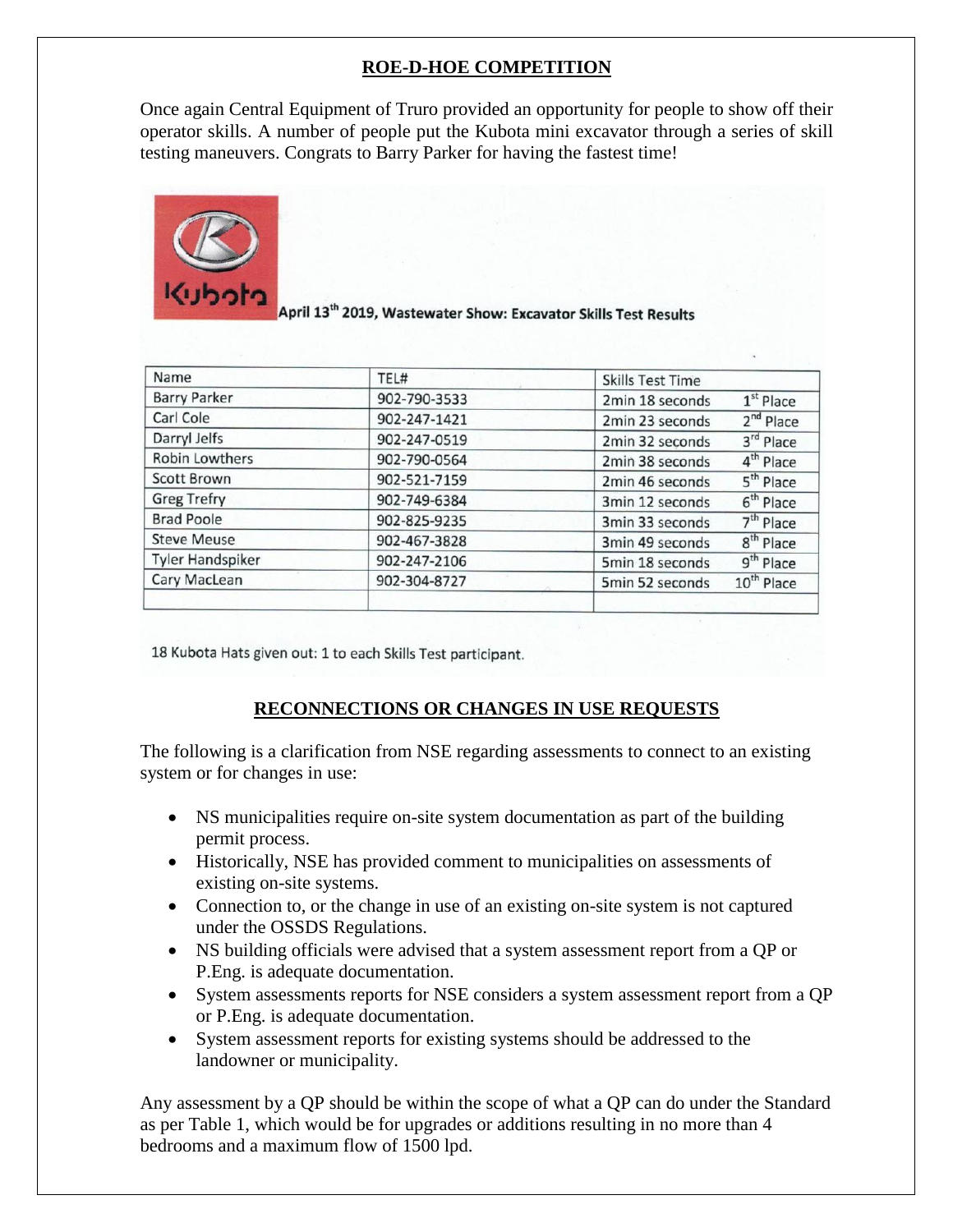## **INSTALLER AND QUALIFIED PERSON TRAINING**

Registration is now being accepted for an **Installer training** course beginning on **July 03** and a **Qualified Person training** course beginning on **July 31**. For more information on the course, please contact the WWNS office.

## **MENTORSHIP**

WWNS has been asked to consider establishing a list of persons interested in mentoring those new to the industry. Criteria and a registration process are being considered. If you are interested in being a mentor please contact the WWNS office.

## **NSE Email Addresses for Notifications and 24 Hours Alerts**

Nova Scotia Environment (NSE) is pleased to announce, effective immediately, that submission of Notification and 24 Alert forms for the onsite sewage program can be made to a generic email address for each office across the province as follows;

Generic office email addresses:

- [Yarmouth.office@novascotia.ca](mailto:Yarmouth.office@novascotia.ca)
- [Bridgewater.office@novascotia.ca](mailto:Bridgewater.office@novascotia.ca)
- [Kentville.office@novascotia.ca](mailto:Kentville.office@novascotia.ca)
- [Bedford.office@novascotia.ca](mailto:Bedford.office@novascotia.ca)
- [Truro.office@novascotia.ca](mailto:Truro.office@novascotia.ca)
- [Amherst.office@novascotia.ca](mailto:Amherst.office@novascotia.ca)
- [Pictou.office@novascotia.ca](mailto:Pictou.office@novascotia.ca)
- [Antigonish.office@novascotia.ca](mailto:Antigonish.office@novascotia.ca)
- [Porthawkesbury.office@novascotia.ca](mailto:Porthawkesbury.office@novascotia.ca)
- [Sydney.office@novascotia.ca](mailto:Sydney.office@novascotia.ca)

IMPORTANT

Note the following:

- The generic office email addresses are to be used for submitting **Notifications and 24- hour alert Forms ONLY.**
- Offices can still receive documents in person, by mail or by fax.
- Submit the notifications and alerts to the office location you would normally deal with for the site location
- The generic office email addresses **are NOT** to be used for correspondence and questions.
- 24-hour alerts must be submitted using the NSE form. Alerts are no longer accepted over the phone.
- For correspondence on a specific file please reach out to your regional office as you normally would.
- For program related questions email [onsite@novascotia.ca](mailto:onsite@novascotia.ca) or call Stefan Furey at 902-225-0704.

Stefan Furey, P.Eng.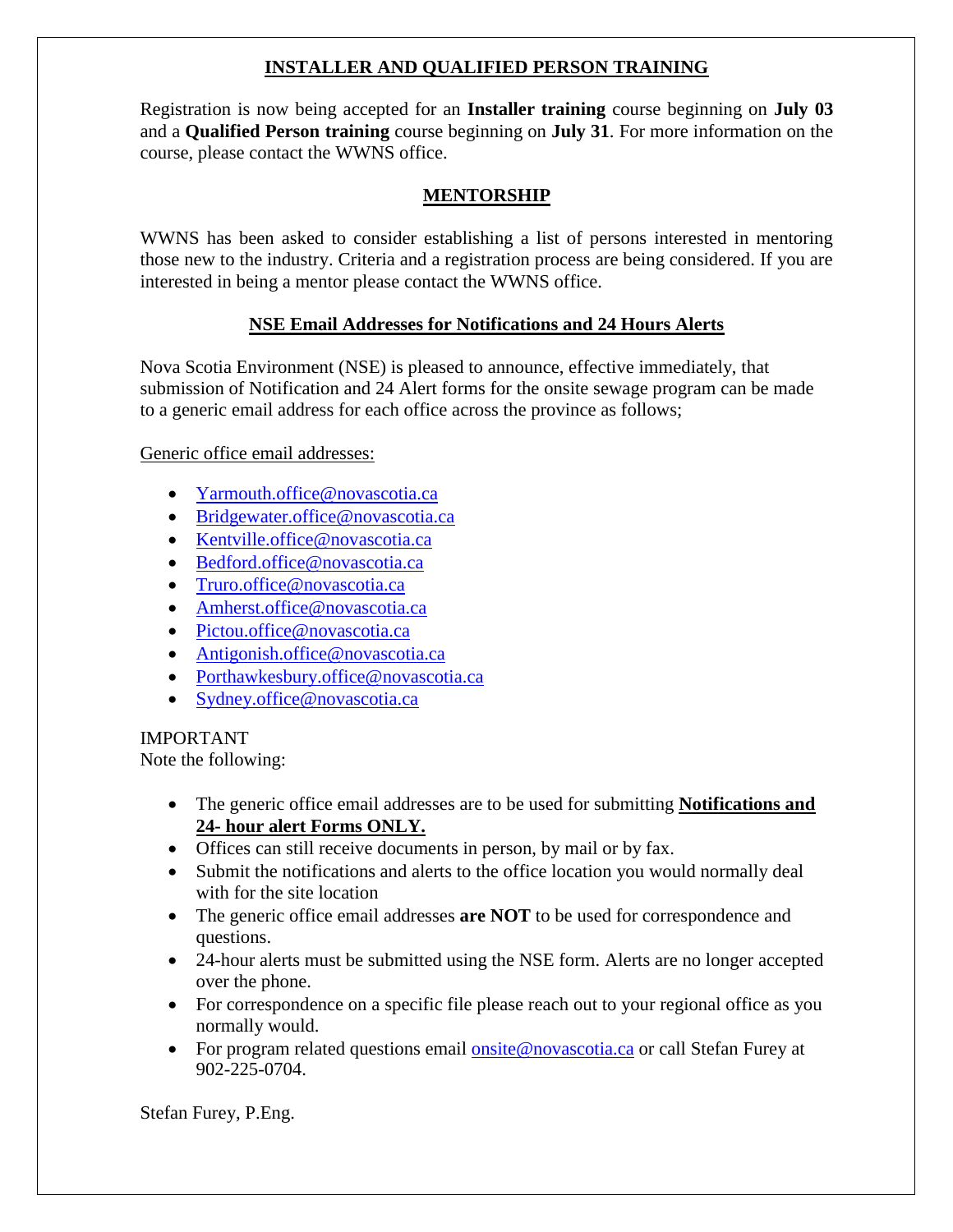The table below was presented by NSE at the Annual General Meeting illustrating the trend of applications made by Notification and by Approval



NSE also provided statistics on the number of systems, audits performed and enforcement action taken in 2018.





Graph below shows the number and type of systems for 2018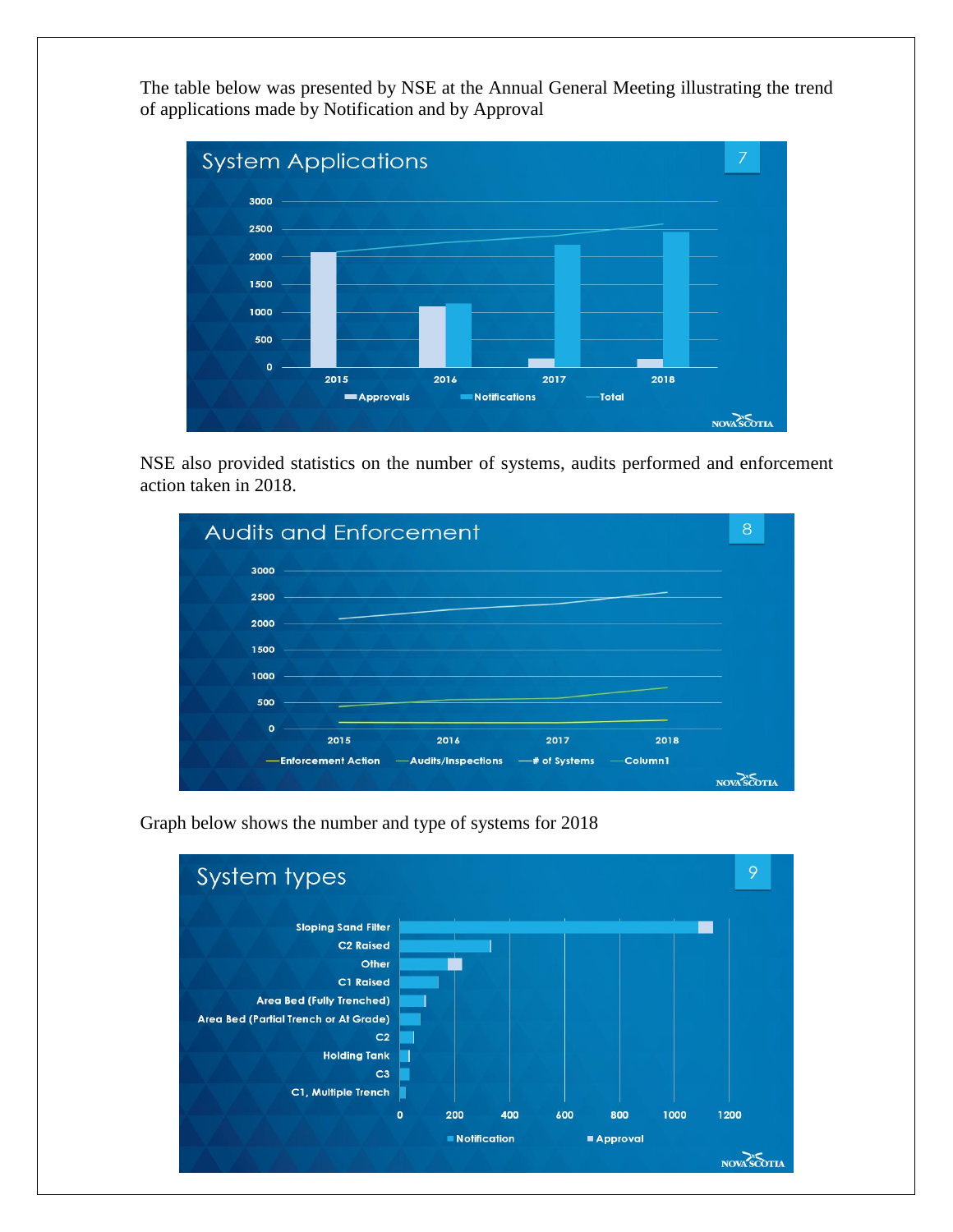## **BURSARY PROGRAM**

Three bursaries were awarded to family members of WWNS members in 2018. The Bursary program will be offered by WWNS again this year to support active members of WWNS and their family members with post-secondary education. Three bursaries will be offered for students enrolled in University, College or trades related courses. Bursaries will have a value of \$1000 each. All applications will be accepted but preference will be given to students studying in a field related to the on-site sewage industry.

Applications are available through the WWNS office or online in the Members section of the WWNS website at [www.wwns.ca](http://www.wwns.ca/) . **Applications must be received by August 15.**

### **MEMBERSHIP**

If you have purchased a **2019** membership in WWNS, your name and contact information will be displayed on the Members page of the Waste Water Nova Scotia website. **Please take a moment to ensure the information is correct**. If you did not yet renew your 2019 membership, the form can be printed from the website or is available from the office. *(Please note – your membership in Waste Water Nova Scotia is not a license.)*

### **ON-SITE SEWAGE PROGRAM TIDBITS**

- 1. Recording everyone's PDP's is a big job. While we are confident we have not left anyone out, I would ask that you check your PDP points on the WWNS website. Those who purchased their 2018 WWNS membership should check to make sure their contact information is displayed correctly on the webpage. If you notice any discrepancies, please advise.
- 2. We continue to receive questions about insurance at the Office of WWNS. If you are dealing with septic, be sure your policy includes "**Pollution Inclusion**".
- 3. The latest **newsletter** can always be found on the WWNS website. Look for the next edition, including *upcoming meeting dates*, to be out by December 2019.
- 4. Occasionally, WWNS is made aware of training being offered by suppliers about their products. This information is posted in the news section of our website as it becomes available
- 5. A list of certified (licensed) persons is available on the NSE webpage at: <http://www.gov.ns.ca/nse/cms/Search.asp>
- 6. On-site Sewage Disposal Systems Regulations: <https://www.novascotia.ca/just/regulations/regs/envsewage.htm>
- 7. Activities Designation Regulations: <https://www.novascotia.ca/just/regulations/regs/envactiv.htm>
- 8. On-site Sewage Disposal Systems Standard and Q&A: <https://www.novascotia.ca/nse/wastewater/on.site.sewage.disposal.asp>
- 9. The new fillable forms can be found at <http://novascotia.ca/nse/wastewater/regulations.tech.guidelines.asp>